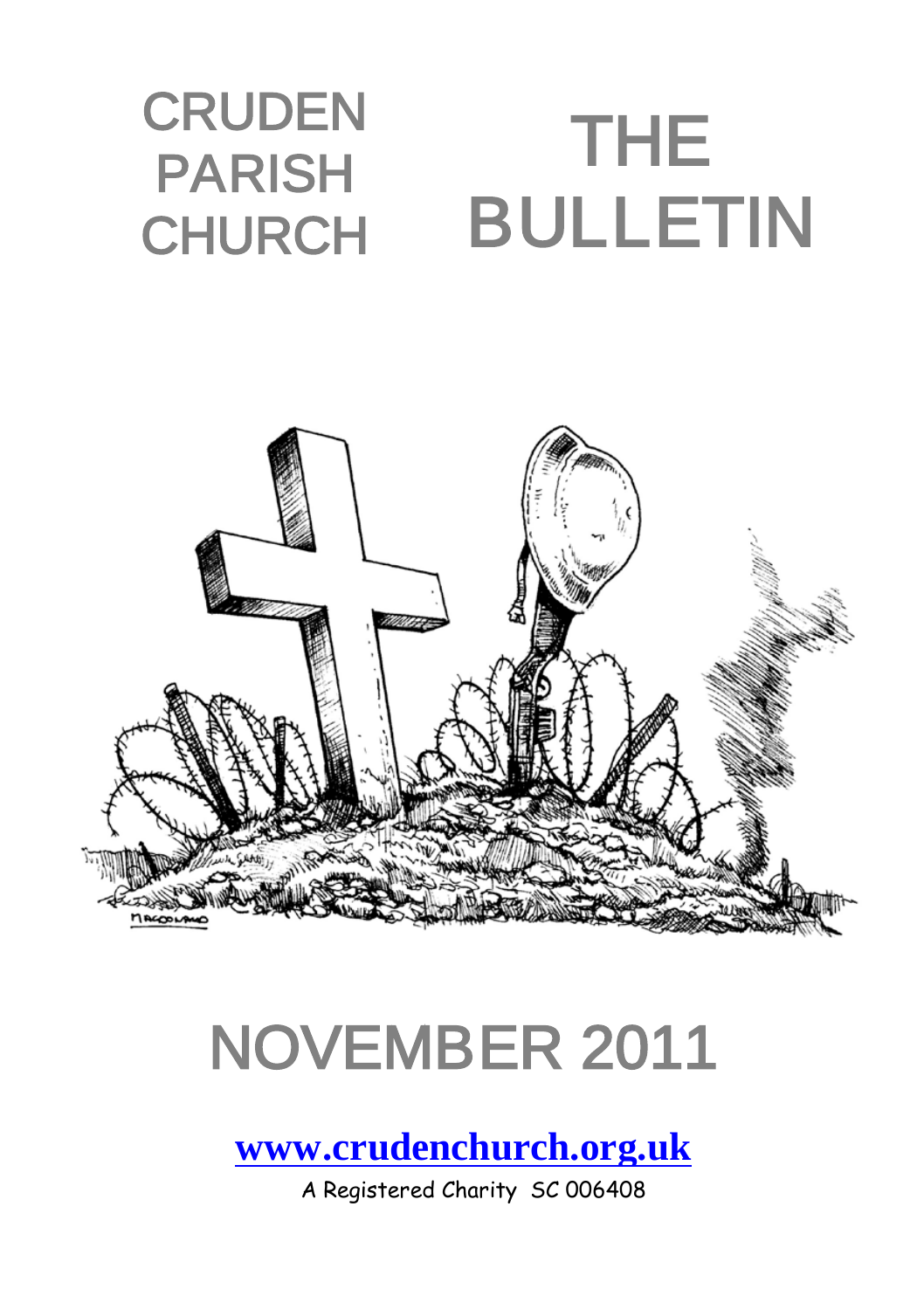# **DIARY DATES**

# **NOVEMBER 2011**

## EACH WEEK

*Sundays* 10.00 am Children's Sunday Club in the Old Church & Stables

| Wednesday 2nd : |                      | Time for Chat and Coffee<br><b>Choir Practice</b>                                                        | $10:30$ am<br>$7.30 \text{ pm}$ | Hall<br>Hall |
|-----------------|----------------------|----------------------------------------------------------------------------------------------------------|---------------------------------|--------------|
| Friday 4th      | ÷                    | Church Quiz                                                                                              | $7.30 \text{ pm}$               | Hall         |
| Sunday 6th      | ÷                    | <b>MORNING SERVICE</b>                                                                                   | $10.00$ am                      |              |
| Friday 11th     | $\ddot{\cdot}$       | West Highland Way Evening                                                                                | $7.30 \text{ pm}$               | Hall         |
| Sunday 13th     | $\ddot{\phantom{a}}$ | <b>REMEMBRANCE SERVICE</b>                                                                               | $10.30$ am                      |              |
| Monday 14th     | $\ddot{\phantom{a}}$ | Watch and Talk Group                                                                                     | 7.30 pm Main Street, Cruden Bay |              |
| Sunday 20th     | ٠                    | <b>MORNING SERVICE</b><br>Service conducted by the Guild                                                 | $10.00$ am                      |              |
| Sunday 27th     | ÷                    | <b>MORNING SERVICE</b><br><b>Sacrament of Holy Communion</b><br>Service conducted by the Rev Fred Coutts | 10.00 am                        |              |
| Monday 28th     | $\ddot{\phantom{a}}$ | Cruden Guild<br>Susan Burgess – Pitmedden Gardens NTS                                                    | $7.30 \text{ pm}$               | Hall         |
| Wednesday 30th: |                      | <b>Choir Practice</b>                                                                                    | 7.30 pm                         | Hall         |
|                 |                      | <b>FORTHCOMING DATES IN DECEMBER</b>                                                                     |                                 |              |

| Wednesday 7th | Time for Chat and Coffee     | $10:30 \text{ am}$ | Hall   |
|---------------|------------------------------|--------------------|--------|
| Sunday 11th   | <b>Ythan Singers Concert</b> | $3.00 \text{ pm}$  | Church |

**CHANGE OF TIME Please note that the service on 13 November - Remembrance Sunday - will begin at the later time of 10.30 am.**

## **NOVEMBER HYMN BOOK CH4**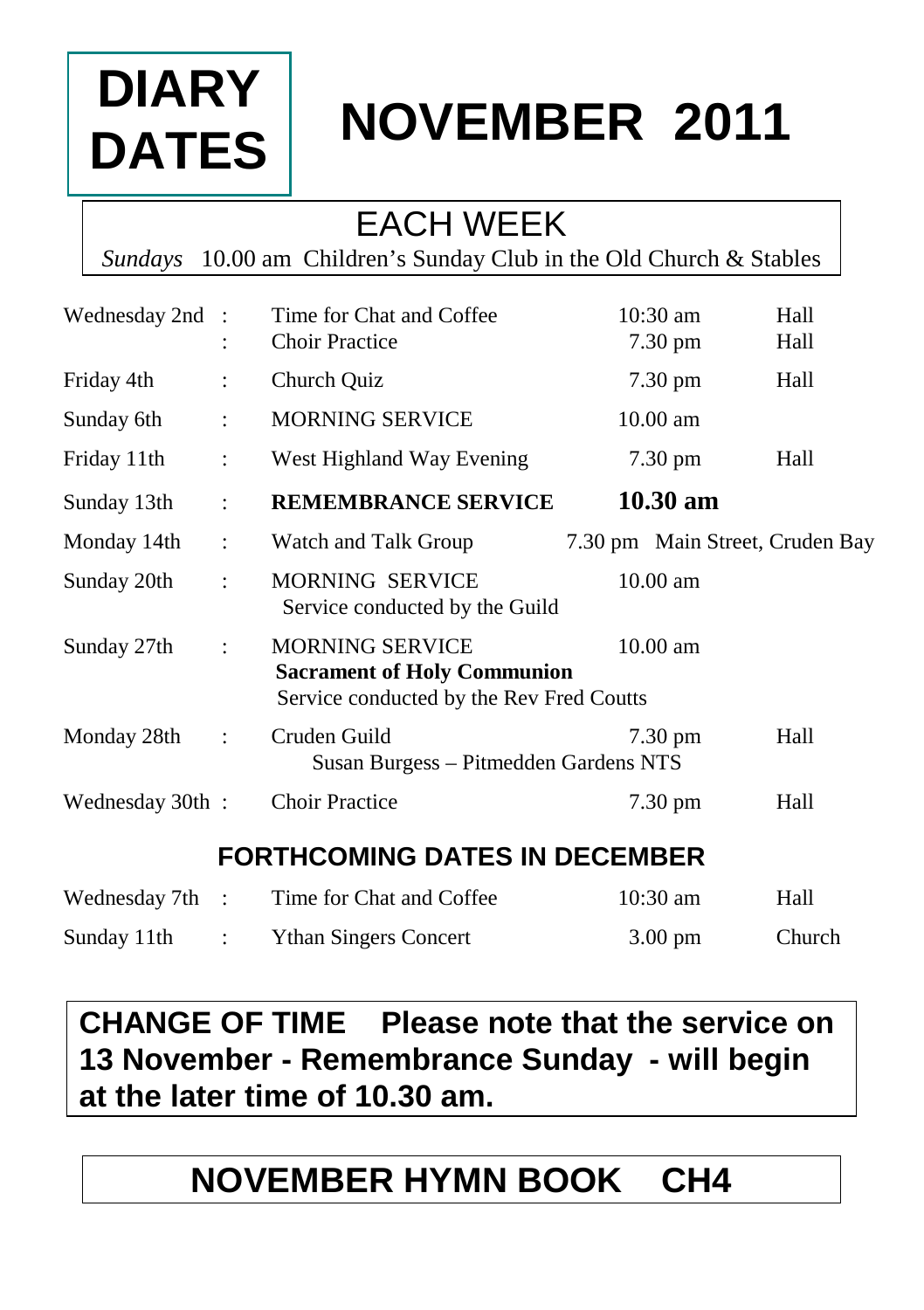# PARISH REGISTER

\*denotes member

#### **DEATH**

\*Mr Melvin Henderson, Ingleside, Aulton Road, Cruden Bay.

#### **NEW MEMBERS**

Mrs Louise Henderson, No 1 Yonderton Cottage, Hatton. Mr James Hyman, 27 Main Street, Cruden Bay. Mr & Mrs Malcolm, 14 Serald Street, Cruden Bay.



**Duty Elders** Mary Bratton, Kathleen Clark, Peter Slamaker, Betty Smith, Kathleen Craig, Adrian Smith, Robert Petticrew, Katherine Hyman, Muriel Cantlay, Robert Esson.

# 2012 FLOWER CALENDAR



Calendar for the Old Church will now be found on the notice board at the Church and members are invited to add their name beside any date on which they would wish to place flowers on the communion table. The gift of such flowers is always greatly appreciated. In particular, it is hoped that the early months of next year will soon be filled up.

THE NEXT ISSUE OF THE BULLETIN WILL COME OUT ON **27 NOVEMBER**. Copy for inclusion to be handed in to the Manse as soon as possible.

*In May this year, the General Assembly agreed to hold a National Stewardship Programme. To learn more about this, the Kirk Session was represented by some its members at a conference held by the Presbytery of Buchan on 25 October. You can look forward to reading more in a later Bulletin.*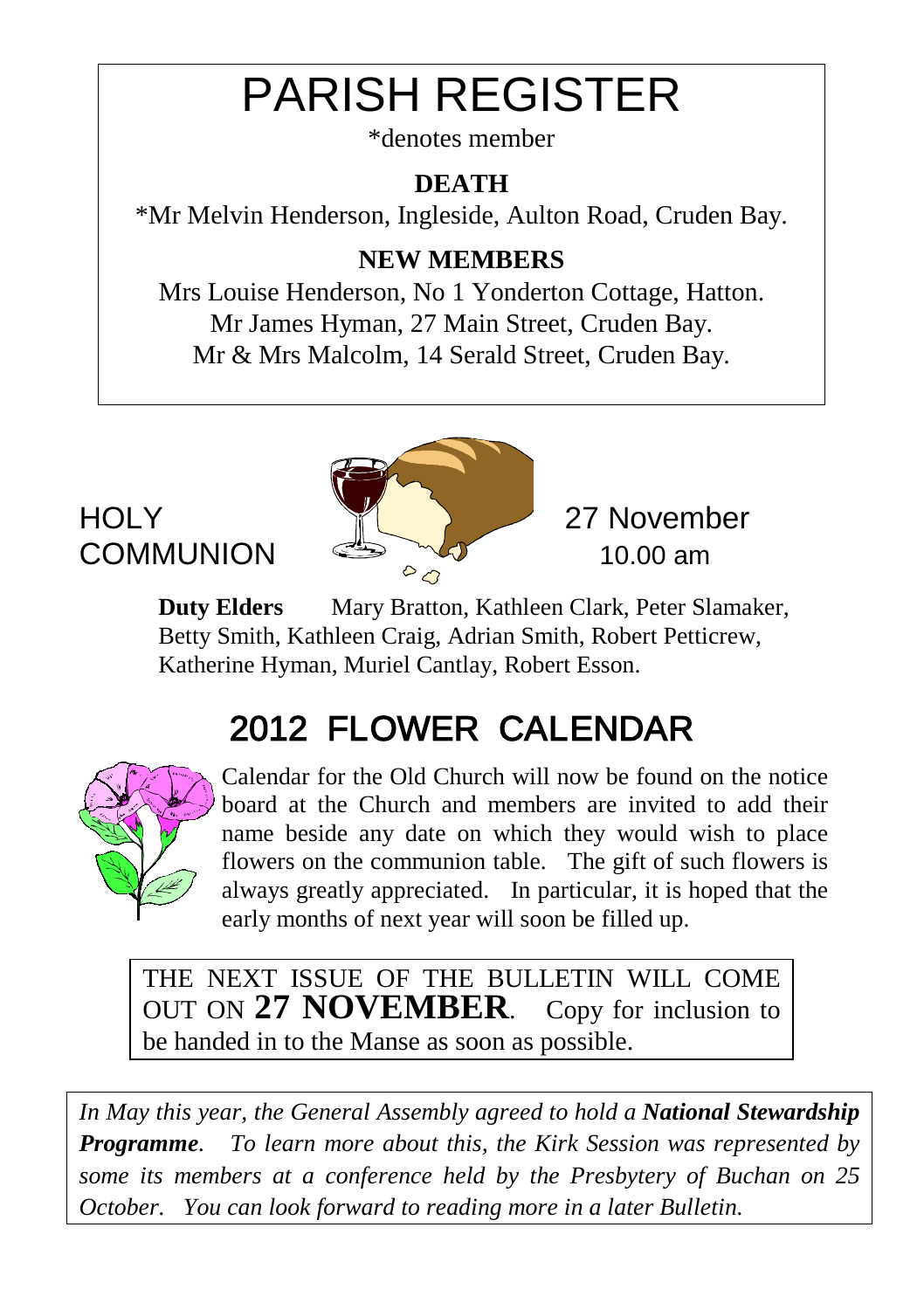#### **SUNDAY MORNING DUTIES 10 am**

| Date     | Door                                              | <b>Flowers</b>         | <b>Teas</b>                                | <b>Children</b>                                                           |
|----------|---------------------------------------------------|------------------------|--------------------------------------------|---------------------------------------------------------------------------|
| 6 Nov    | <b>Marilyn Samways</b><br><b>Robert Petticrew</b> | Jean Beedie            | <b>Sharon Clark</b><br>Wilma Moir          | Katherine Hyman<br>Maureen Reid<br>Colin Skinner<br>Charlotte Lamb        |
| $13$ Nov | Shonah Taylor<br>Robert Esson                     | Rosemary Pittendrigh   | <b>NO TEAS</b>                             | <b>Remembrance</b><br><b>Sunday</b>                                       |
| $20$ Nov | Shonah Taylor<br>Robert Esson                     | Mary McNaughtan        | Kathleen Craig<br>Elma Cumming             | Karla Buswell<br>Brenda Cadger<br>Helen Smith<br>Charlotte Lamb           |
| $27$ Nov | Sarah Paterson<br>Lewis McKechnie                 | Marilyn Samways        | <b>Elizabeth Bruce</b><br>Liz Carnie       | Katherine Hyman<br>Maureen Reid<br>Colin Skinner<br>Charlotte Lamb        |
| 4 Dec    | Sarah Paterson<br>Lewis McKechnie                 | Rosemary Reid          | Dorothy Cruickshank<br><b>Betty Morris</b> | Karla Buswell<br><b>Brenda Cadger</b><br>Helen Smith<br>Charlotte Lamb    |
| 11 Dec   | Mary Bratton<br>Iris Durno                        | <b>Betty Forrester</b> | Rosemary Reid<br>Doreen Buchan             | Katherine Hyman<br>Maureen Reid<br>Colin Skinner<br><b>Charlotte Lamb</b> |
| 18 Dec   | Mary Bratton<br>Iris Durno                        | <b>Beatrice Fawkes</b> | <b>CHRISTMAS</b><br><b>BRUNCH</b>          | Karla Buswell<br>Brenda Cadger<br>Helen Smith<br>Charlotte Lamb           |
| 25 Dec   | <b>Alison Neilson</b><br>Mary McNaughtan          | Robert Esson           | <b>NO TEAS</b>                             | <b>Holiday</b>                                                            |



the Parish and guests to an informal Evening in the Old Church Hall at 7:30 on Friday 11th November 2011, to share their recent experience walking the the renowned "West Highland Way."

Wine and nibbles will be provided during the course of the evening.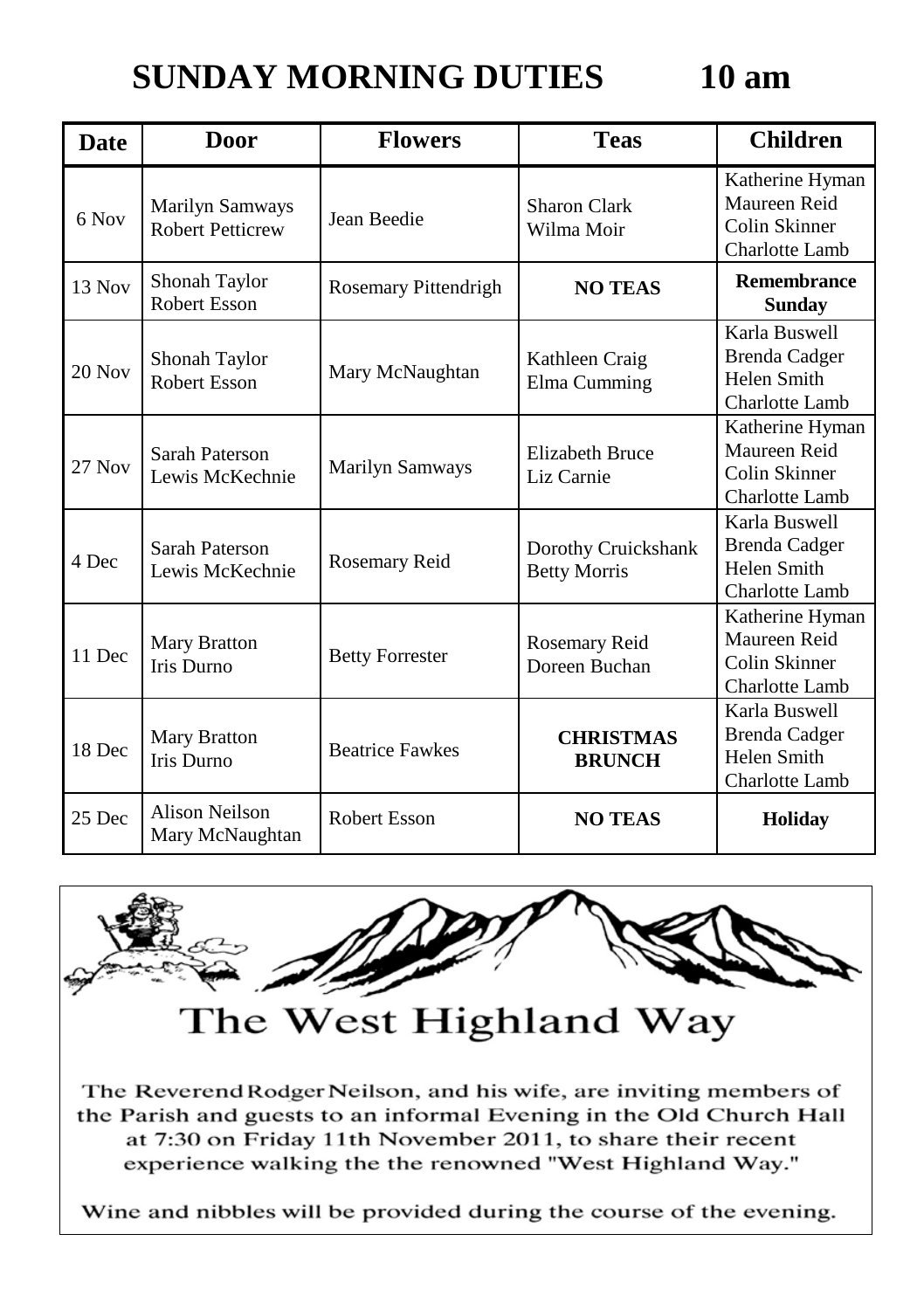# FROM THE MINISTER 25 October 2010

Dear Friends

Alison and I very much enjoyed our adventure at the end of September walking the West Highland Way. Starting at Milngavie at 9.30 am on the Monday morning, we arrived at our destination in Fort William at 2 pm on the Saturday afternoon. Throughout the week we were very fortunate in the weather we enjoyed, being affected minimally by rain, albeit we did not see much of the sun. 3 days saw us walking between 18 and 20 miles each day and we were pleased at how our feet managed to cope with all of this.

With the help of the elders, we have raised so far over  $\text{\pounds}2,000$  which is a good amount for our Project Fund and would thank all who have donated.

I think there is an interesting story to tell of our walk and so I would invite you to come along to the church hall at 7.30 pm on Friday 11 November to enjoy an illustrated talk on the week's adventure. I promise this will be a most relaxed evening with wine and nibbles provided by members of our Finance and Social Committees.

Finishing the walk early in the afternoon on 1 October allowed us to drive home from Fort William in time to look in on the Gourmet Roup halfway through the evening. That certainly seemed a fun evening being enjoyed by all present and I was delighted to discover £1,660 was raised and this certainly exceeded my expectation. Well done to all involved in helping, donating and to all the generous bidders. Thanks are especially due to Muriel Cantlay for not only suggesting we hold the event but also for her excellent organising of it.

We are still awaiting the Council giving us our Listed Building Consent so we can proceed to replace the two temporary windows. I had hoped this would be done before winter hits us hard but it looks as if we will be lucky to get it done now before the end of the year.

Your friend and minister

Rodges Neilso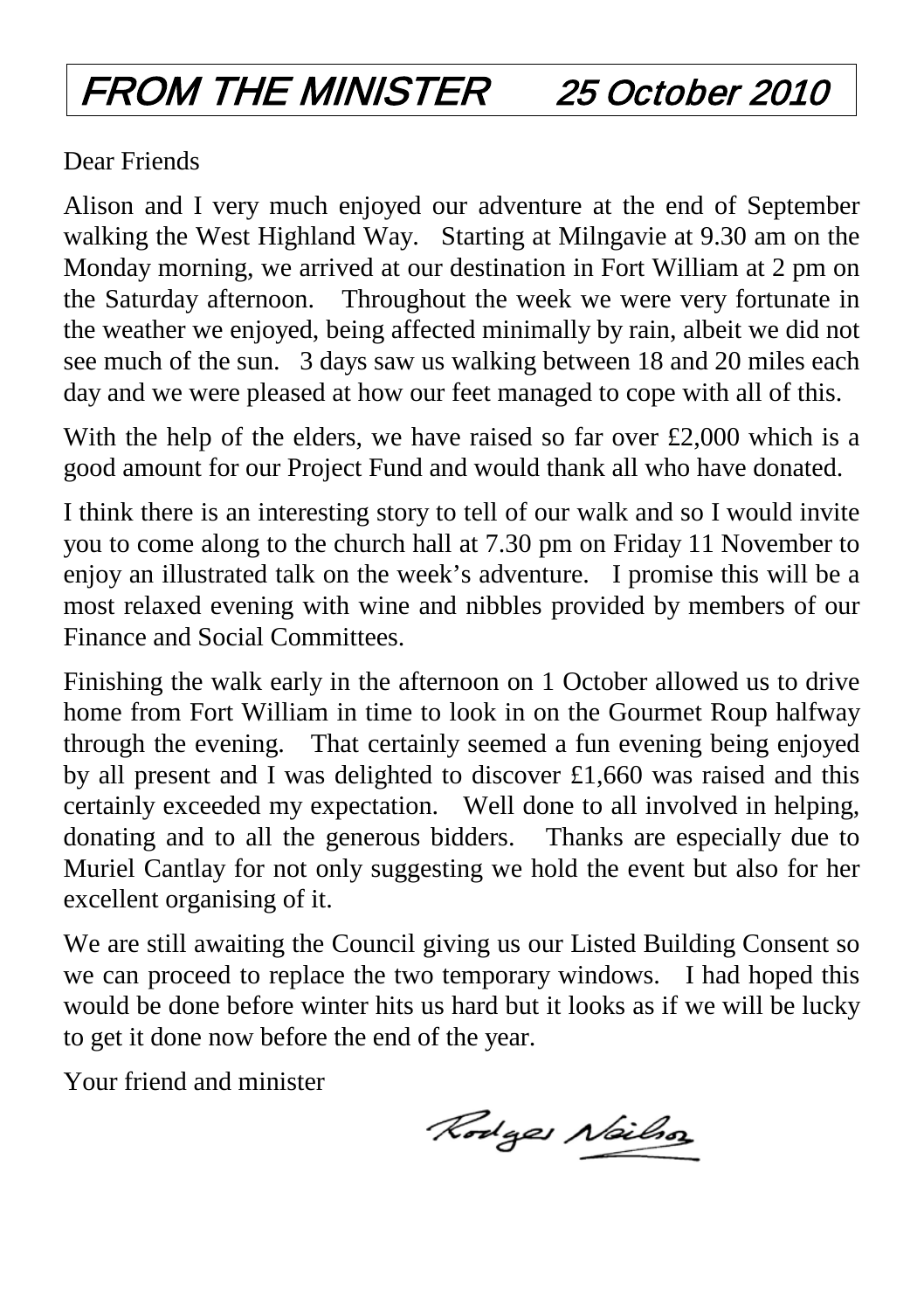### WATCH AND TALK GROUP 10 OCTOBER **Fix my Family**

This DVD was based entirely on a community of homeless families run by a charity called Save the Family. The accommodation comprises of various sizes of flats, owned by the charity, which houses families and single parents who, for various reasons, have found themselves homeless. Most of these people need both physical and mental help when they arrive at the complex.

Miss Edna Speed set up the charity in an attempt to help as many helpless people as possible, some of her helpers have themselves been in need of help earlier in their lives and are able of understand and relate to the problems facing the residents in the community. There are various services held in the Chapel and everyone is welcome to attend but it is not a requirement of their being allowed to live in the community. Children are also introduced to the Bible through various play groups. It certainly opened our eyes to a side of life we know very little about and watching the DVD was a humbling experience.

Our next Meeting will be on Monday 14 November at 7.30 pm at 3 Main Street, Cruden Bay. The DVD we will be watching is called The Bible's Buried Secrets. All old and new members of the group will be made very welcome.

*Jenny McGarrol* **SIMASIMASIMASIMASIM** 

# REFLECTIONS FOR REMEMBRANCE Friday 11 November 7 p.m. Ellon Parish Church

*The Ythan Singers and members of Ellon Parish Church will reflect on Remembrance through song and word*

You are invited to pay respect and share in honouring those who have given their lives and have suffered while serving in the Armed Forces.

*Donations will be received for "Help the Heroes"*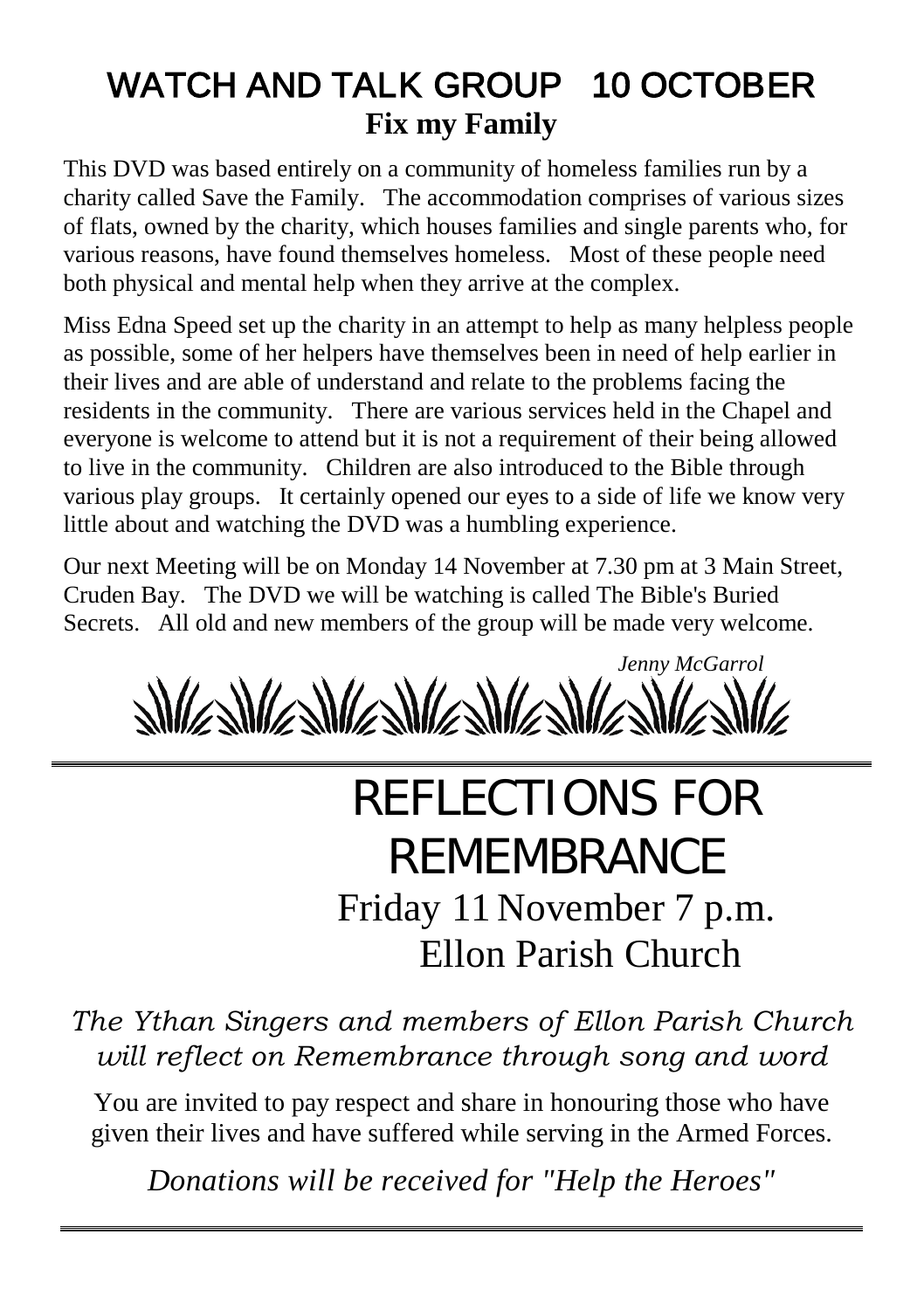#### CRUDEN CHURCH GUILD **Monday, 26 September**

Kathleen Craig welcomed all members to our first meeting of the session, which was very well attended, hopefully a good sign for future meetings.

Following the opening hymn and prayer, Kathleen introduced our speaker for the evening, the Rev Dr Abi Ngunga, or Dr Abi as he preferred to be called. The theme for this session, Walk Humbly with God, formed the basis of his talk, which he delivered in a most entertaining way.

He spoke of the journey which led him from Africa, to his post here in Peterhead and how he put his trust in God to take such a leap of faith. He spoke with such enthusiasm and humour, that every one of us had a smile on our faces. He endeared himself to us from the outset, by addressing us as "recycled teenagers". This, like his talk, was most refreshing as was his amazing grasp of the Doric.

Beatrice Fawkes then gave a warm and comprehensive vote of thanks. After our tea, the intimations were read out, and before the final hymn, Rosemary Pittendrigh thanked Kathleen for standing in so ably for her. Kathleen then wished everyone a safe journey home.

The next Guild meeting will be held on Monday 31 October in the Church Hall, with Robert Esson speaking on the Mission Aviation Fellowship Project in Africa. A warm welcome is extended to all to come along at 7.30 pm. *Lorraine Neilson* 

# THE EARL HAIG FUND SCOTLAND

This Fund was founded by Field Marshal Earl Haig, Commander-in-Chief of the British Army, with the aim of giving practical help in time of need to all who served in the Armed Forces and their dependants.

The first Poppy Appeal took place in 1921 and, shortly afterwards, the Earl Haig Fund Scotland adopted the poppy emblem and Lady Haig established the Poppy Factory in Edinburgh.

The Fund is a registered charity and the principal means of raising money is through the Scottish Poppy Appeal which takes place every November in the week leading up to Remembrance Sunday.

#### *On Remembrance Sunday, opportunity will be given to the congregation to donate to the Earl Haig Fund.*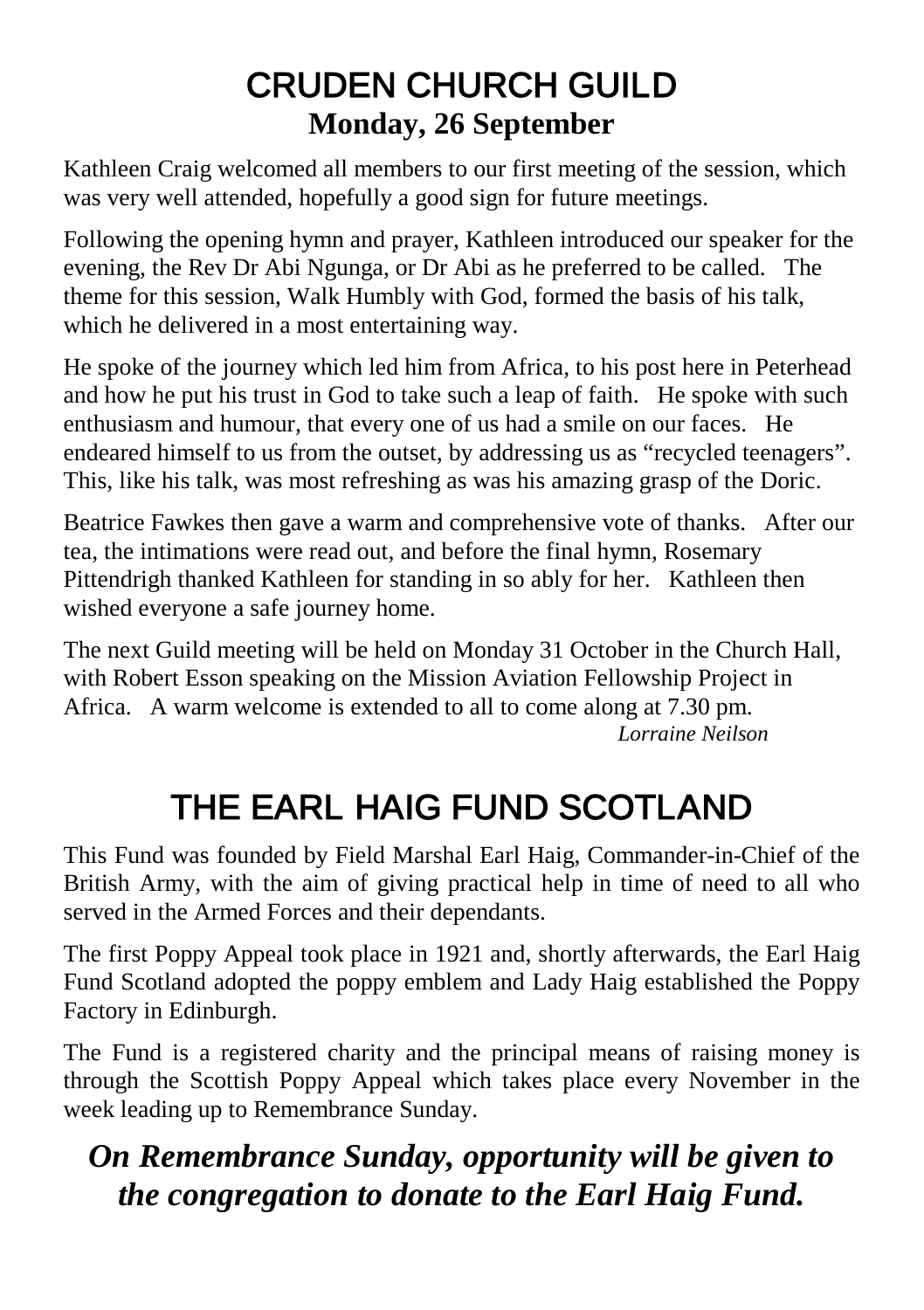

#### **IN NOVEMBER'S ISSUE**

**A New Remembrance** The Principal Clerk, the Rev John Chalmers, offers a personal reflection on his family's six-month journey since his son was seriously injured in Afghanistan.

Plus Remembrance prayer from the Moderator of the General Assembly.

**Not Just a Women's Issue** Jackie Macadam explores the work undertaken by the church to change attitudes to domestic violence.

**A Good Mix** Thomas Baldwin reports from the National Youth Assembly (which was attended by James Hyman from Cruden Bay).

Plus all the regular columnists, letters, reviews and crosswords – all for just  $\pounds$ 1.80 *If you would like to read Life & Work, the magazine of the Church of Scotland, contact Isobel Young on 812360*



## **CHRISTMAS STALL**

Starting on Sunday 20 November, there will be a stall for people to peruse. On sale will be some of our Cruden Christmas Cards, Notecards, and other items including some that will be new eg Cruden pens. Also on sale for £10 will be a Fiona Kennedy CD. Fiona herself gifted these CDs in support of our Fabric Project. The Minister thinks that the CD is one of the best he has ever listened to as it comprises variety of very easy to listen to songs that are beautifully sung both in Gaelic and in English. In fact since he first got it, it is all he listens to on long car journeys and he intends giving one as a Christmas present to Canadian relatives. Maybe there is someone you would want to give one to.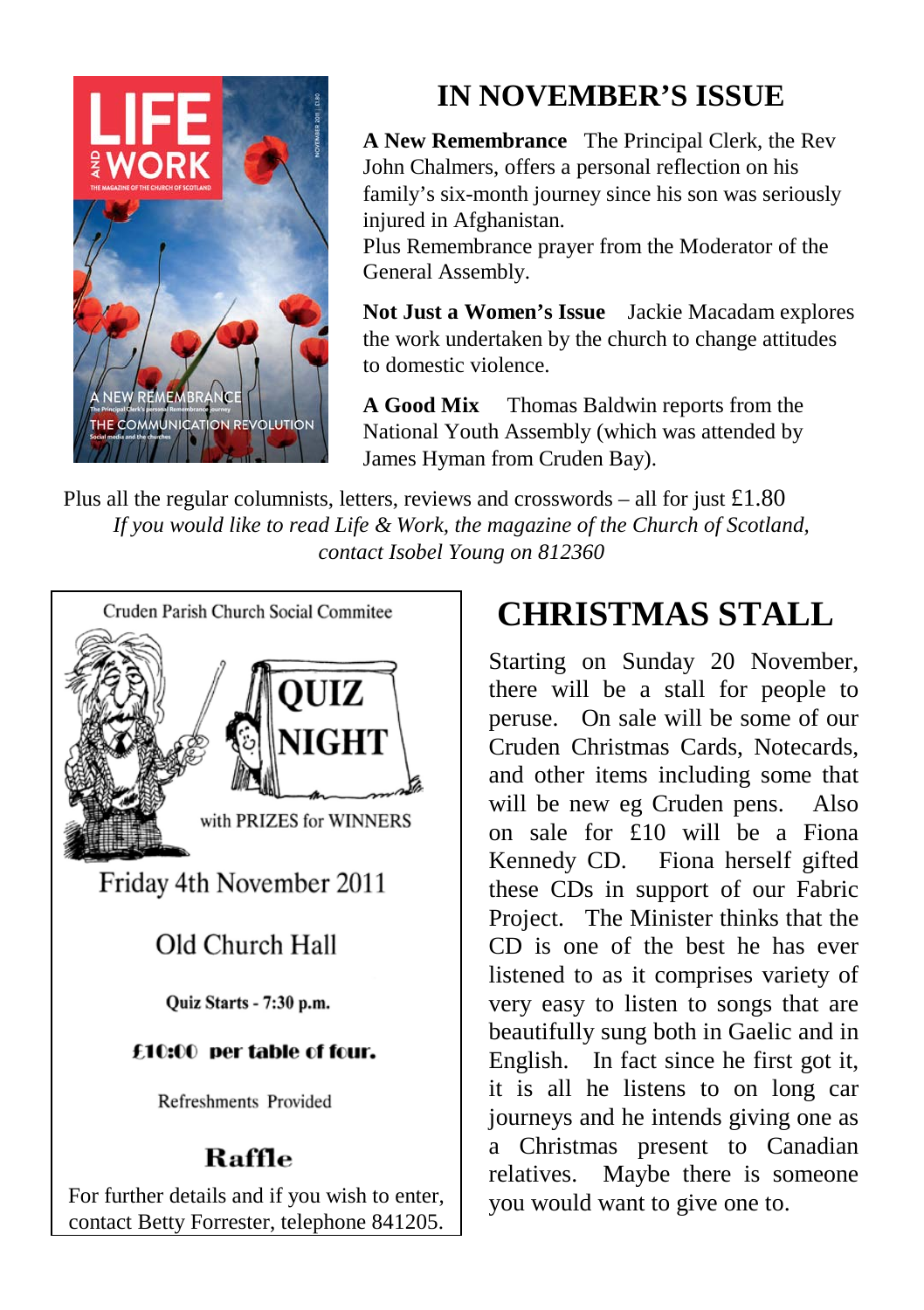#### **Cruden Church Code of Conduct in relation to the Bribery Act 2010**

*In the light of the Bribery Act 2010 and in anticipation of its provisions in future applying to churches, the Law Department of the Church has recommended that all congregations have a clearly stated policy on Bribery. In light of this, the Session at its meeting on 17 October adopted the following policy which it now brings to the attention of all church members.*

- 1. The Kirk Session of Cruden Parish Church affirms there will be a policy of zero tolerance with respect to all kinds of bribery.
- 2. No facilitation payments will be made or received and all gifts, hospitality and expenses shall only be paid by authority of the Kirk Session or by the Finance Committee of the Kirk Session who will report to the Session at the first opportunity.
- 3. Where appropriate, at the beginning of a meeting, elders and office bearers must declare any interest in any matter that will come up on the agenda.
- 4. Anyone who has a concern about whether this policy is being adhered to should raise their concern with the Minister, Session Clerk or Treasurer.
- 5. All alleged breaches of this policy will be considered by the Finance Committee which will then report to the Kirk Session.
- 6. This policy will be given to all new office bearers along with a reminder of the responsibilities that elders have as charity trustees.



James Hyman, Louise Henderson, Natalie Malcolm and Chris Malcolm all joined the church by Profession of Faith on 16 October 2011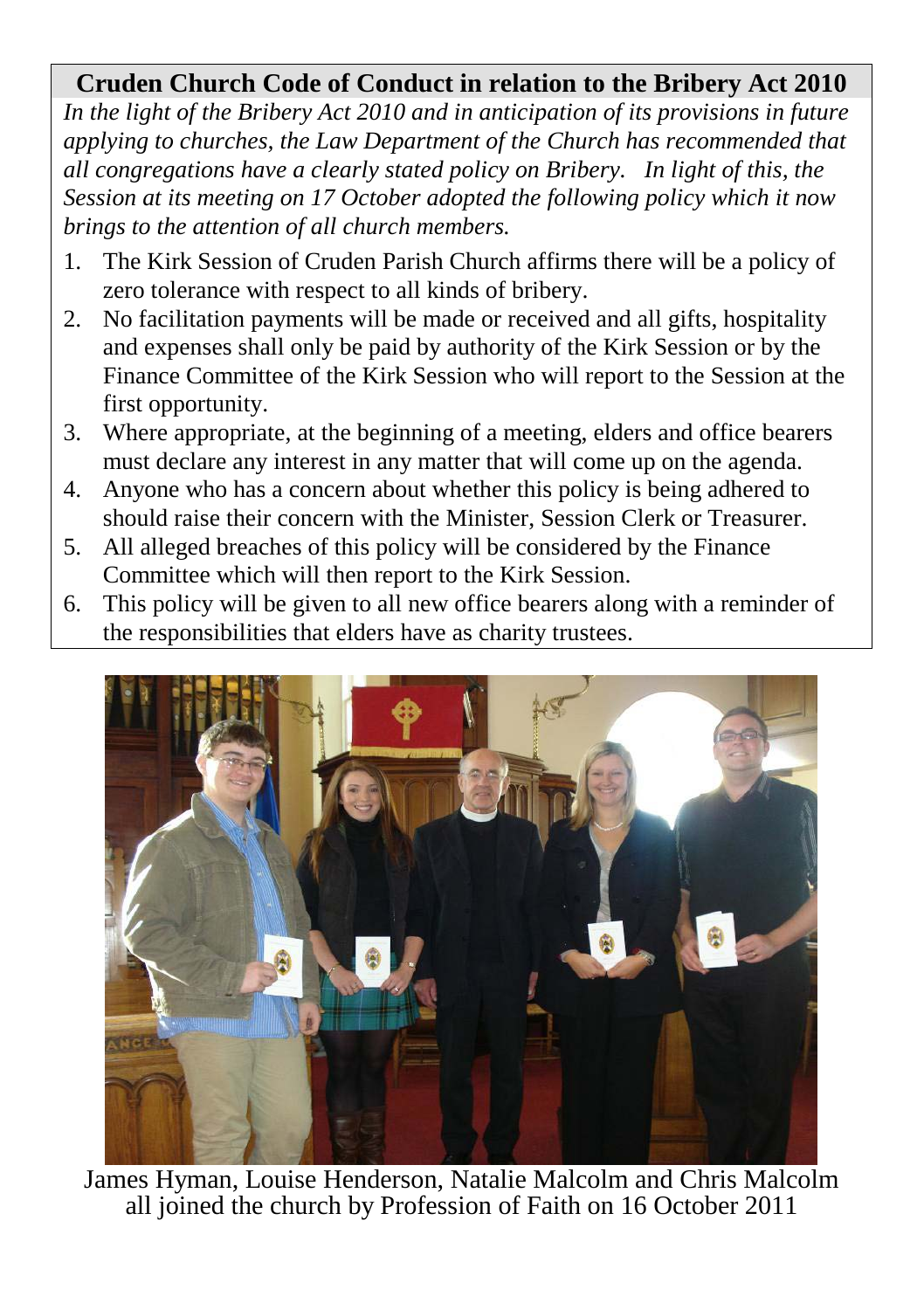### IF YOU DO NOT HAVE A SENSE OF HUMOUR, DO NOT READ THIS PAGE EVEN GOD ENJOYS A GOOD LAUGH!

There were 3 good arguments that Jesus was Black:

- 1. He called everyone brother
- 2. He liked Gospel
- 3. He didn't get a fair trial

But then there were 3 equally good arguments that Jesus was Jewish:

- 1. He went into His Father's business
- 2. He lived at home until he was 33

3. He was sure his Mother was a virgin and his Mother was sure He was God

But then there were 3 equally good arguments that Jesus was Italian:

- 1. He talked with His hands
- 2. He had wine with His meals
- 3. He used olive oil

But then there were 3 equally good arguments that Jesus was a Californian:

- 1. He never cut His hair
- 2. He walked around barefoot all the time
- 3. He started a new religion

But then there were 3 equally good arguments that Jesus was an American Indian :

- 1. He was at peace with nature
- 2. He ate a lot of fish
- 3. He talked about the Great Spirit

But then there were 3 equally good arguments that Jesus was Irish:

1. He never got married.

**CONTRACTOR DESCRIPTION AND VEHICLE** 

- 2. He was always telling stories.
- 3. He loved green pastures.

But the most compelling evidence of all - 3 proofs that Jesus was a woman:

1. He fed a crowd at a moment's notice when there was virtually no food

2. He kept trying to get a message across to a bunch of men who just didn't get it

3. And even when He was dead, He had to get up because there was still work to do.